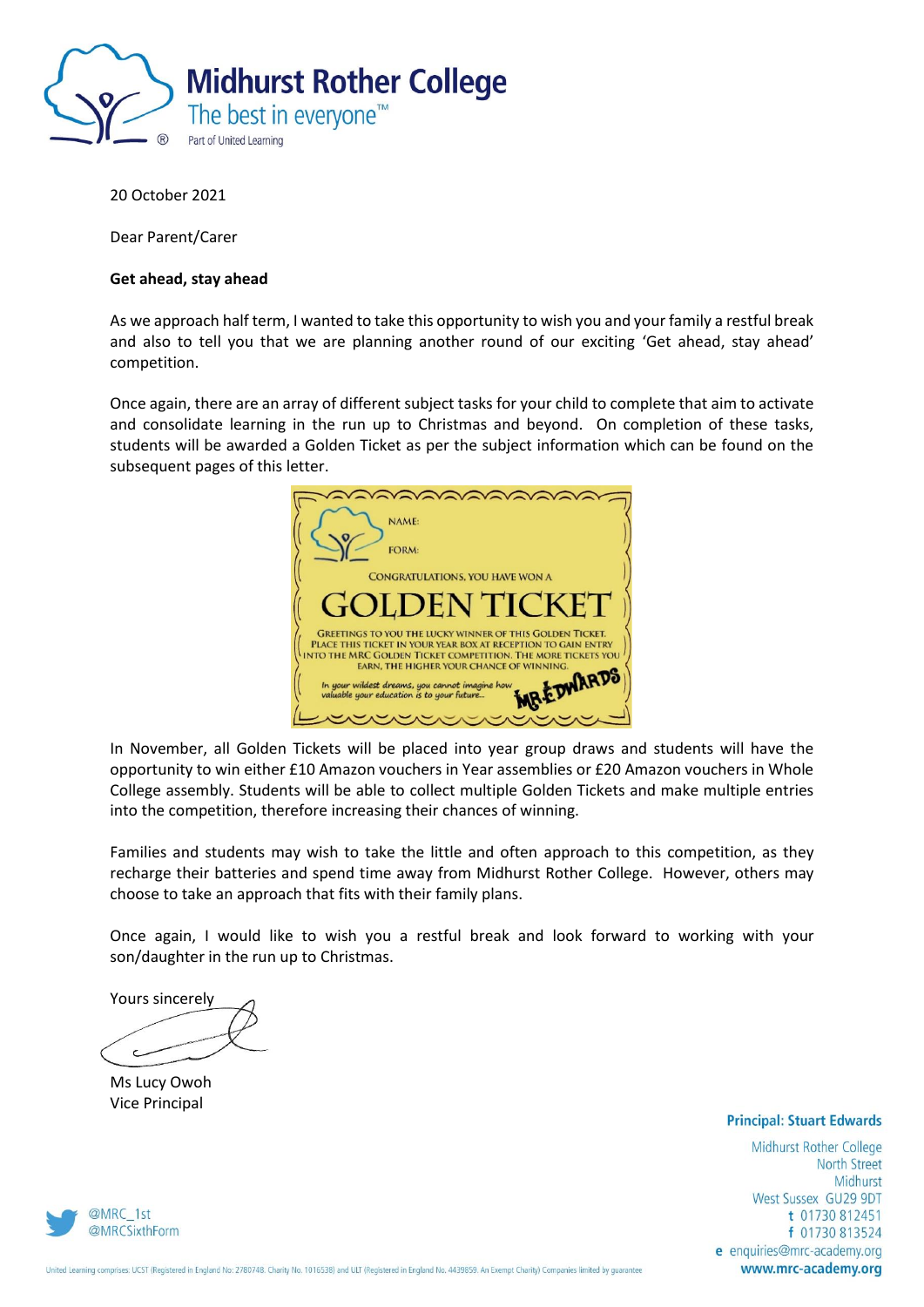# **Competition Tasks**

### **ENGLISH**

| Task(s) |                                                                                                                                                                                                                                                                                                                                                                                                    | <b>Golden Tickets</b><br>available |
|---------|----------------------------------------------------------------------------------------------------------------------------------------------------------------------------------------------------------------------------------------------------------------------------------------------------------------------------------------------------------------------------------------------------|------------------------------------|
| 1       | Every year Midhurst Rother College submits entries for the Midhurst<br>Rotary Committee's 'Writing Competition'. Last year two of our<br>students won the local round and were put forward into the National<br>competition.<br>This year's title is 'My Inspiration'. Over half term plan and write a piece<br>of writing in any form, genre or style using 'My Inspiration' as your<br>stimulus. | 2                                  |
|         | Ideally entries need to be typed and emailed to natasha.parsons@mrc-<br>academy.org or they can be handed into your English teacher.                                                                                                                                                                                                                                                               |                                    |

#### **MATHS**

| Task(s) |                                                                                                                                                                                           | <b>Golden Tickets</b><br>available |
|---------|-------------------------------------------------------------------------------------------------------------------------------------------------------------------------------------------|------------------------------------|
|         | Complete independent learning on Sparx and complete questions that<br>are outstanding from previous homeworks. Tickets will be awarded<br>based on independent learning XP points earned. |                                    |

### **SCIENCE**

| Task(s)      |                                                                                                                                                                               | <b>Golden Tickets</b><br>available |
|--------------|-------------------------------------------------------------------------------------------------------------------------------------------------------------------------------|------------------------------------|
| $\mathbf{1}$ | A simple and practical way to learn the arrangement of particles in the<br>different phases of water. Students should observe and be able to<br>explain their models.         |                                    |
|              | <b>Practical 1 - Modelling water in different states</b>                                                                                                                      |                                    |
|              | Building the models will take about 20 minutes.                                                                                                                               |                                    |
|              | You will need:                                                                                                                                                                |                                    |
|              | For this you could perhaps use some large, soft sweets (such as<br>marshmallows or jelly babies) in different colours, or modelling<br>clay, marbles etc.                     | $\overline{2}$                     |
|              | Your health and safety:                                                                                                                                                       |                                    |
|              | Discard any food used during your experiment.                                                                                                                                 |                                    |
|              | What you need to do:                                                                                                                                                          |                                    |
|              | Build your own model of how particles in water are arranged in the<br>different states and then take a photo of the finished model -<br>explaining what each part represents. |                                    |